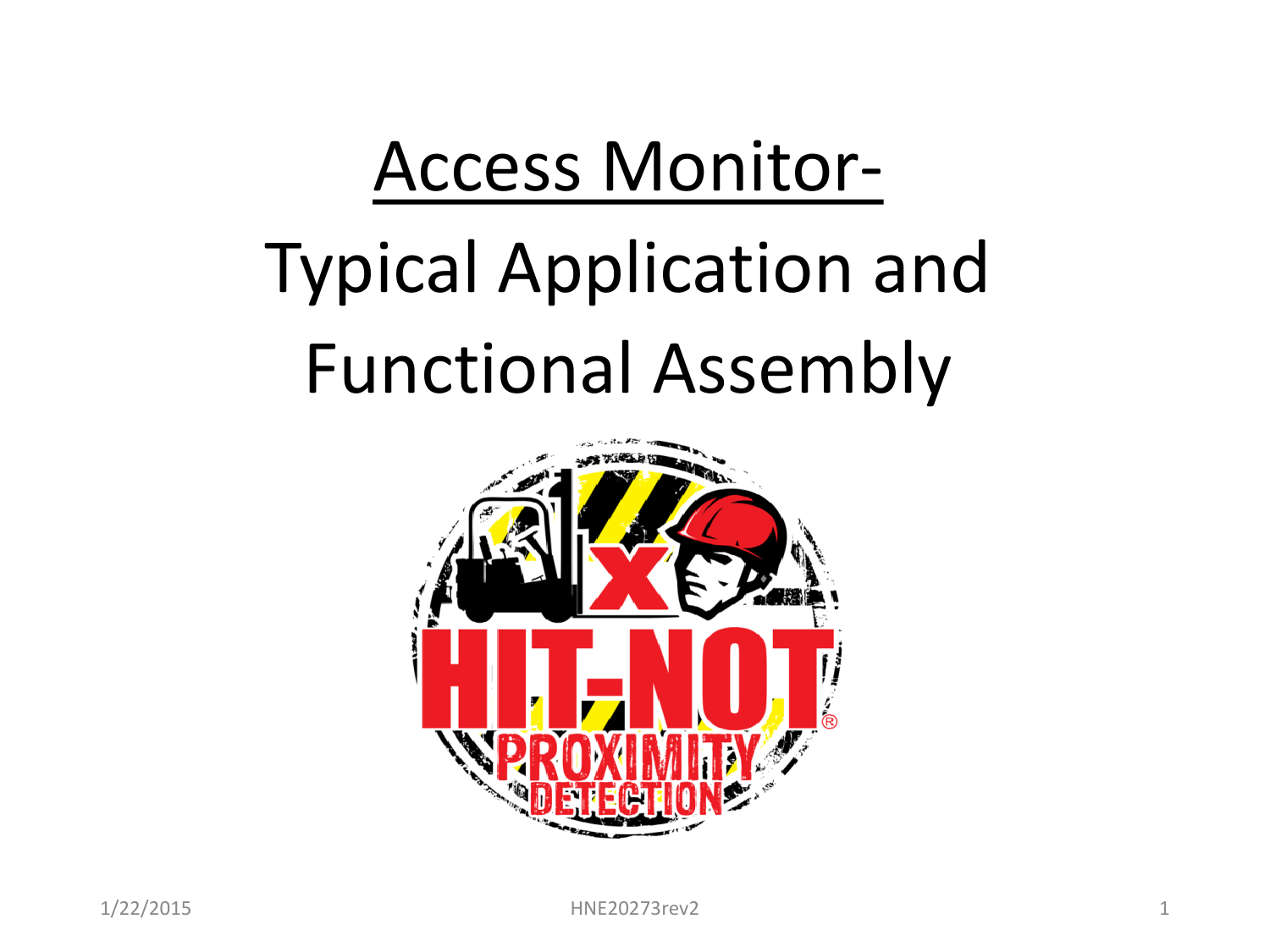• Attach RIB to a Metal Junction Box to house the connections.



• Insert the bare wire end of the Access Monitor Relay Cable into the metal box.



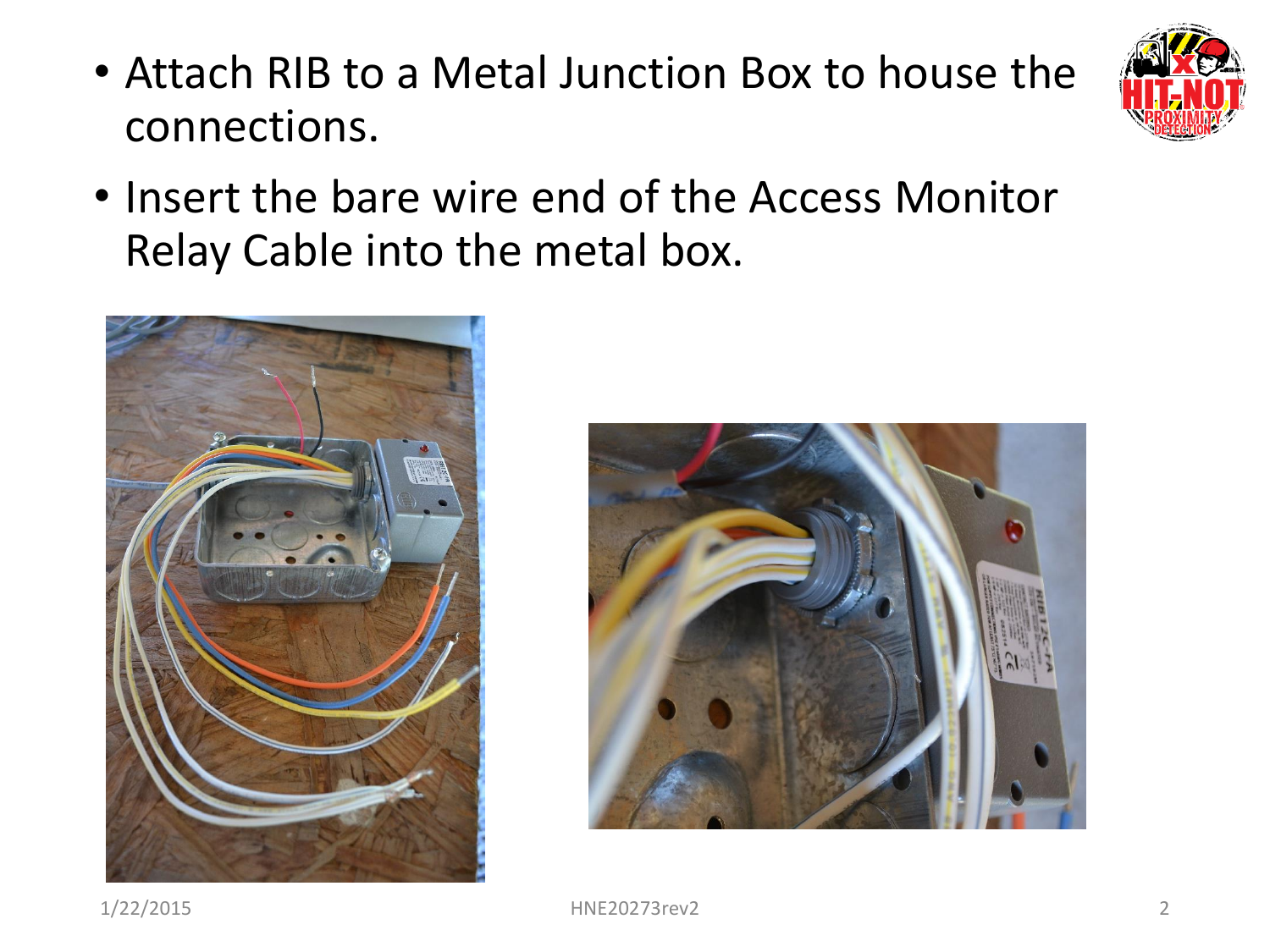

- Configuration 1 only 1 Relay Connection.
	- **Connect both Yellow/ 
	White → Black**
	- Connect both **Blue/** White  $\rightarrow$  Red



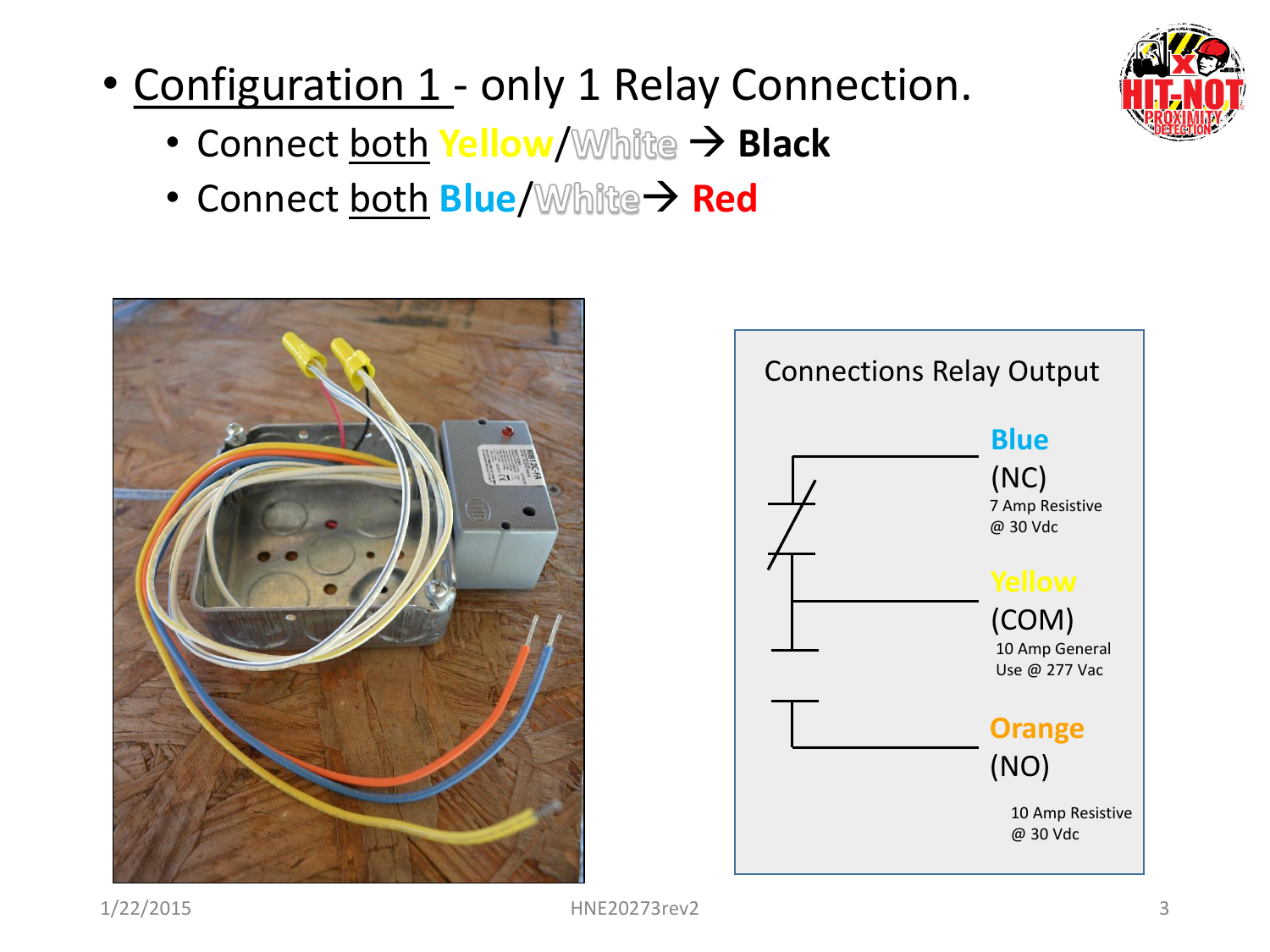

# • Configuration 2 - Connect Relay with Additional Relay connection.

- Connect one **Yellow/ White > Black**
- Connect one **Blue/ White > Red**





Striped wires to additional **Relay**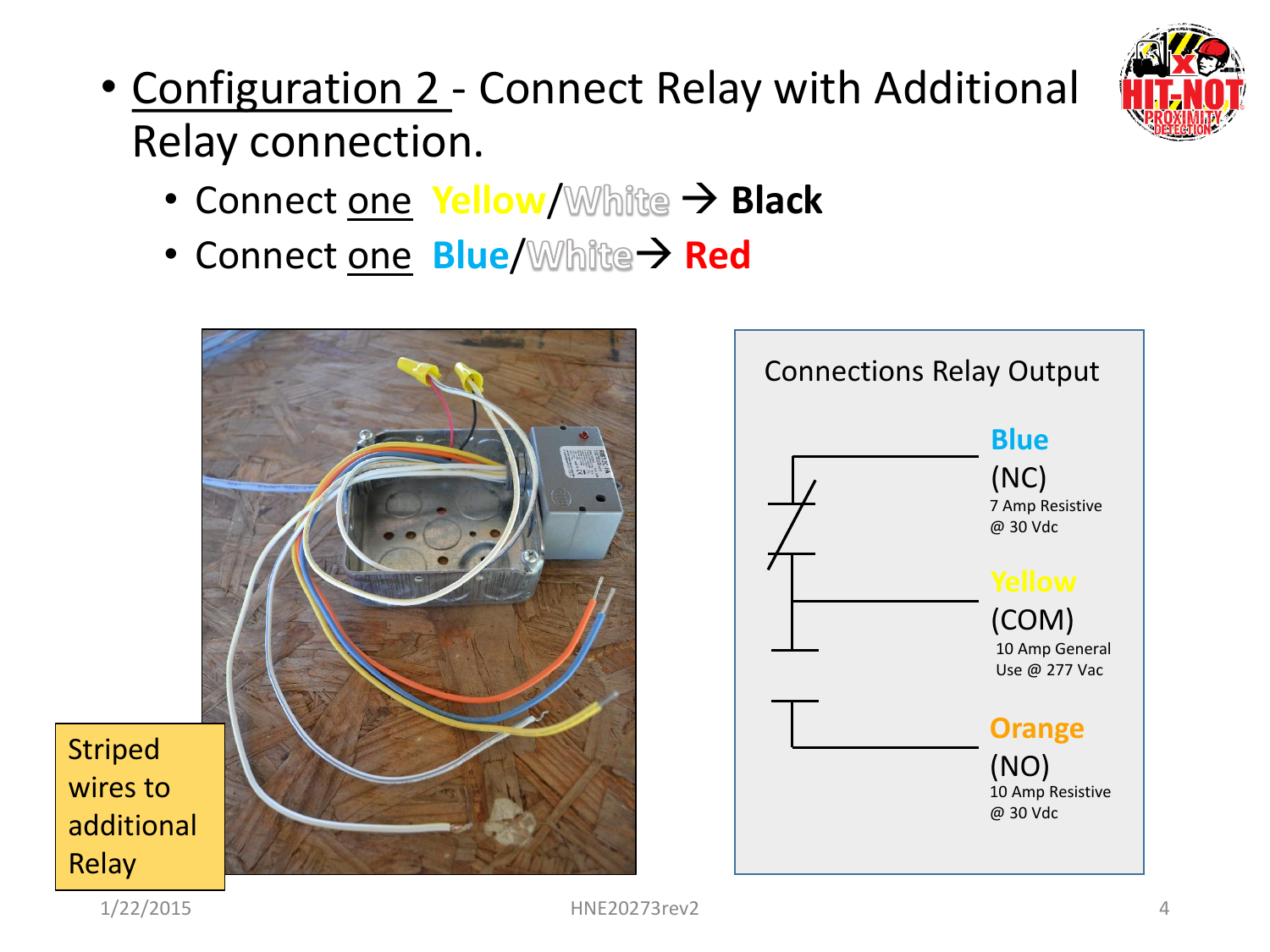• Block Diagram #1 – with Sounder





• Block Diagram #2

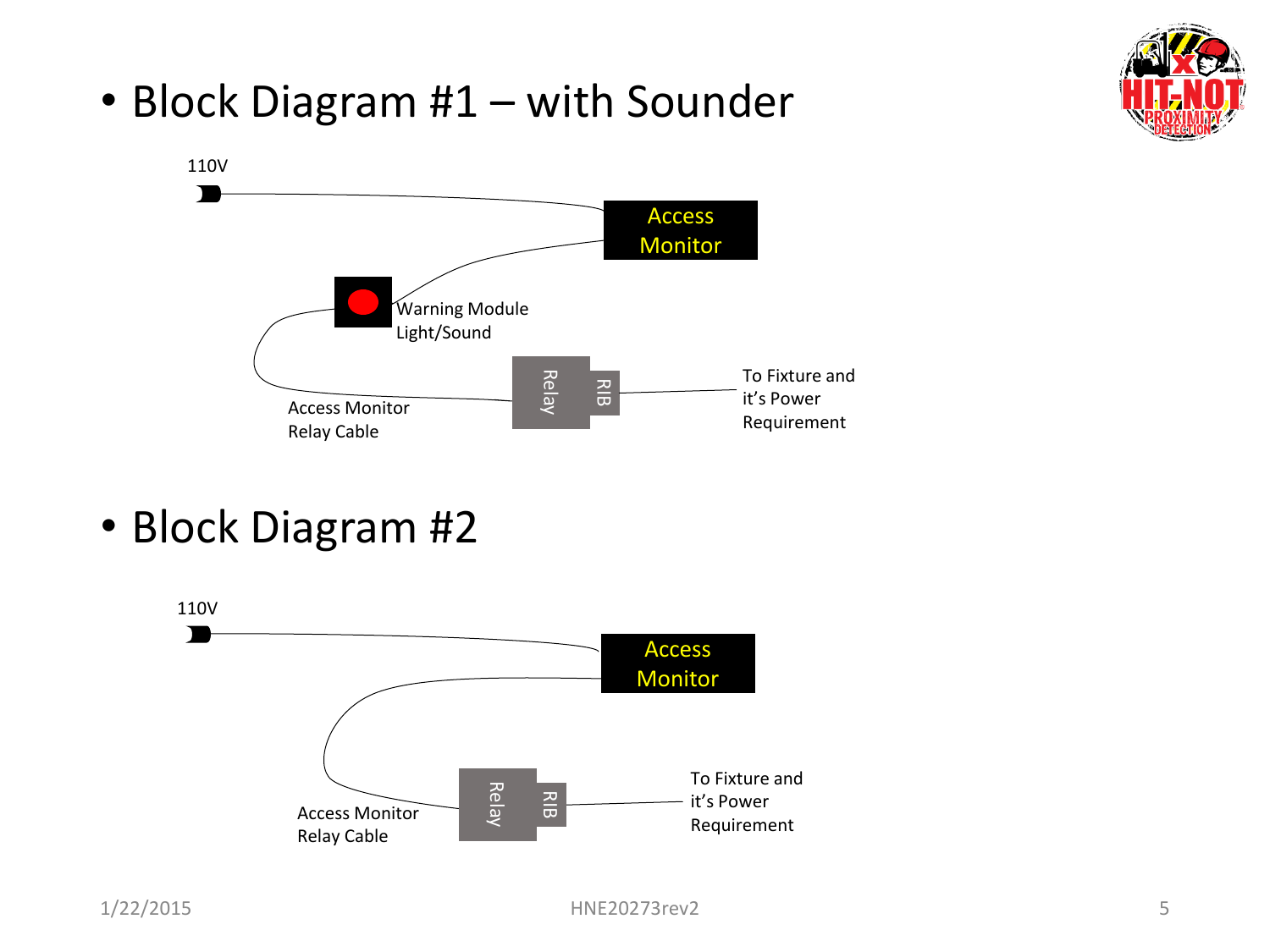# **HIT-NOT® WARRANTY TERMS AND CONDITIONS**

**IMPORTANT-READ CAREFULLY: BY AND INSTALLING AND USING THE HIT-NOT® SYSTEM, YOU ACKNOWLEDGE AND AGREE TO BE CONTRACTUALLY BOUND BY THESE WARRANTY TERMS AND CONDITIONS. IF ANY OF THE TERMS OF USE ARE NOT ACCEPTABLE TO YOU, DO NOT INSTALL OR USE THE HIT-NOT® SYSTEM.**

**THE HIT-NOT® SYSTEM IS SIMPLY A TOOL TO BE USED TO ASSIST YOU IN SAFELY OPERATING HEAVY EQUIPMENT. THE HIT-NOT® SYSTEM IS NOT INTENDED AS A SUBSTITUTE FOR, NOR DOES IT REPLACE, SAFE PRACTICES IN OPERATING HEAVY EQUIPMENT. YOUR USE OF THE HIT-NOT® SYSTEM IS SOLELY AT YOUR OWN INDEPENDENT DISCRETION AND RISK. THE HIT-NOT® SYSTEM IS NOT GUARANTEED TO PREVENT ACCIDENTS.**

### **I. ACCEPTANCE AND DEFINITIONS.**

**(A) Acceptance of Terms.** These Warranty Terms and Conditions (these "Terms") are a legal agreement between You, as a purchaser and end user of the System and Frederick Energy Products, LLC. By installing the System or using the System in any way, You are (1) agreeing to be bound by these Terms. IF YOU DO NOT AGREE WITH ALL THESE TERMS, DO NOT USE OR INSTALL THE SYSTEM. YOU MUST RETURN THE SYSTEM TO THE DEALER FROM WHICH YOU PURCHASED THE SYSTEM, IN ACCORDANCE WITH THE DEALER'S POLICIES. This Agreement constitutes the entire and only agreement between FEP and You and supersedes all prior or contemporaneous agreements, representations, warranties and understandings with respect to the System, and the subject matter of this Agreement.

**(B) Definitions.** In this Agreement, "You" and "Your" refer to You as the user of the System. "FEP" "we," "us" and "our" refer to Frederick Energy Products, LLC and our successors, partners, affiliates, subsidiaries and assigns. "System" refers to the Hit-Not® System purchased by You. "Terms" refers, collectively, to these Warranty Terms and Conditions.

# **II. LIMITED WARRANTIES; DISCLAIMER.**

- **(A) Limited Warranty.** FEP hereby warrants against: (1) defects in the System, either in workmanship or material, and (2) the failure of the System to conform to FEP's written specifications, for a period of one (1) year after date of delivery to You, in each case; provided that such System has been under proper and normal use at all times during such period. All warranty claims under these Terms must be submitted through the Dealer from which you purchased the System. FEP's liability is restricted to the replacement or repair of the defective or nonconforming parts alone and does not include any installation, labor, or expense involved, or other contingent liability. Liability for any components manufactured by third parties but incorporated into FEP Products to be furnished by FEP, shall be limited to the guarantee or liability to FEP of the manufacturer or supplier of such components. FEP is not liable for damages resulting from the use or misuse of the FEP Products.
- **(B) Disclaimers. EXCEPT AS EXPRESSLY SET FORTH ABOVE: (1) NO ADVICE OR INFORMATION, WHETHER ORAL OR WRITTEN, PROVIDED BY OR THROUGH FEP, ANY DEALER OR DISTRIBUTOR, OR ANY THIRD PARTY SHALL IMPLY THE CREATION OF ANY REPRESENTATION OR WARRANTY OF ANY KIND WHATSOEVER BY FEP; (2) THE SYSTEM IS PROVIDED "AS IS" AND WITHOUT ANY WARRANTY OF ANY KIND, EITHER EXPRESS, STATUTORY OR IMPLIED, INCLUDING, BUT NOT LIMITED TO, THE IMPLIED WARRANTIES OF MERCHANTABILITY AND FITNESS FOR A PARTICULAR PURPOSE; (3) FEP DOES NOT REPRESENT OR WARRANT THAT THE SYSTEM WILL BE FUNCTIONAL OR DEFECT-FREE, OR THAT DEFECTS WILL BE CORRECTED; AND (4) FEP HEREBY DISCLAIMS ANY AND ALL LIABILITY OR RESPONSIBILITY FOR THE IMPROPER USE OF THE SYSTEM OR FOR THE INCORRECT OR IMPROPER INSTALLATION OF THE SYSTEM. SOME STATES OR OTHER JURISDICTIONS DO NOT ALLOW THE EXCLUSION OF IMPLIED WARRANTIES, SO THE ABOVE EXCLUSIONS MAY NOT APPLY TO YOU. UNDER NO CIRCUMSTANCES WILL FEP BE LIABLE FOR ANY LOSS OR DAMAGE CAUSED BY YOUR USE OF THE SYSTEM. USE OF THE SYSTEM IS AT YOUR SOLE RISK**

### **III. INDEMNIFICATION; RELEASE; LIMITATION OF LIABILITY.**

**(A) Indemnification.** You agree to indemnify and hold FEP, any and all parent, subsidiary, and affiliate organizations, and their respective officers, directors, agents, shareholders, members, managers, advisors, consultants, employees, successors and assigns (collectively, the "Protected Parties") harmless from and against all losses, costs, liabilities, expenses (including reasonable attorneys' fees and expenses), claims, demands, and damages, actual and consequential, of every kind and nature, known and unknown, suspected and unsuspected, disclosed and undisclosed (collectively, "Losses"), that are in any way due to or arising out of Your use of the System, unless caused by the gross negligence or willful misconduct of FEP. FEP reserves the right, at Your expense, to assume the exclusive defense and control of any matter for which You are required to indemnify any of the Protected Parties, and You agree to cooperate with FEP's defense of such claims. FEP will use reasonable efforts to notify You of any such claim, action, or proceeding which is subject to this indemnification upon FEP becoming aware of it.

**(B) Limitation of Liabilities**. IN NO EVENT SHALL FEP, ITS LICENSORS, SUPPLIERS, CONTENT PROVIDERS OR THEIR RESPECTIVE PARENTS, SUBSIDIARIES, AFFILIATES, OFFICERS, DIRECTORS, SHAREHOLDERS, ADVISORS, CONSULTANTS, EMPLOYEES, SUCCESSORS OR ASSIGNS, BE LIABLE TO YOU OR ANY THIRD PARTY FOR ANY INDIRECT, SPECIAL, INCIDENTAL, CONSEQUENTIAL, PUNITIVE OR EXEMPLARY DAMAGES (INCLUDING BUT NOT LIMITED TO LOSS OF BUSINESS, PROFITS, USE, REVENUE OR OTHER ECONOMIC ADVANTAGE), ARISING OUT OF OR IN CONNECTION WITH THE SYSTEM OR THESE TERMS BASED ON ANY THEORY, EVEN IF ADVISED OF THE POSSIBILITY OF SUCH DAMAGES. THE LIMITATION OF DAMAGES SET FORTH ABOVE IS A FUNDAMENTAL ELEMENT OF THE BASIS OF THE BARGAIN BETWEEN US AND YOU. THE SYSTEM WOULD NOT BE PROVIDED FOR SALE TO YOU WITHOUT SUCH LIMITATIONS. IN NO EVENT WILL OUR LIABILITY, OR THE LIABILITY OF OUR LICENSORS, AND OUR RESPECTIVE PARENTS, AFFILIATES, SUBSIDIARIES, OFFICERS, DIRECTORS, SHAREHOLDERS, EMPLOYEES, ADVISORS, CONSULTANTS, SUCCESSORS OR ASSIGNS, TO YOU OR ANY THIRD PARTIES IN ANY CIRCUMSTANCE EXCEED ONE HUNDRED DOLLARS (US \$100.00). SOME STATES OR OTHER JURISDICTIONS DO NOT ALLOW THE EXCLUSION OR LIMITATION OF INCIDENTAL OR CONSEQUENTIAL DAMAGES, SO THE ABOVE LIMITATIONS AND EXCLUSIONS MAY NOT APPLY TO YOU.